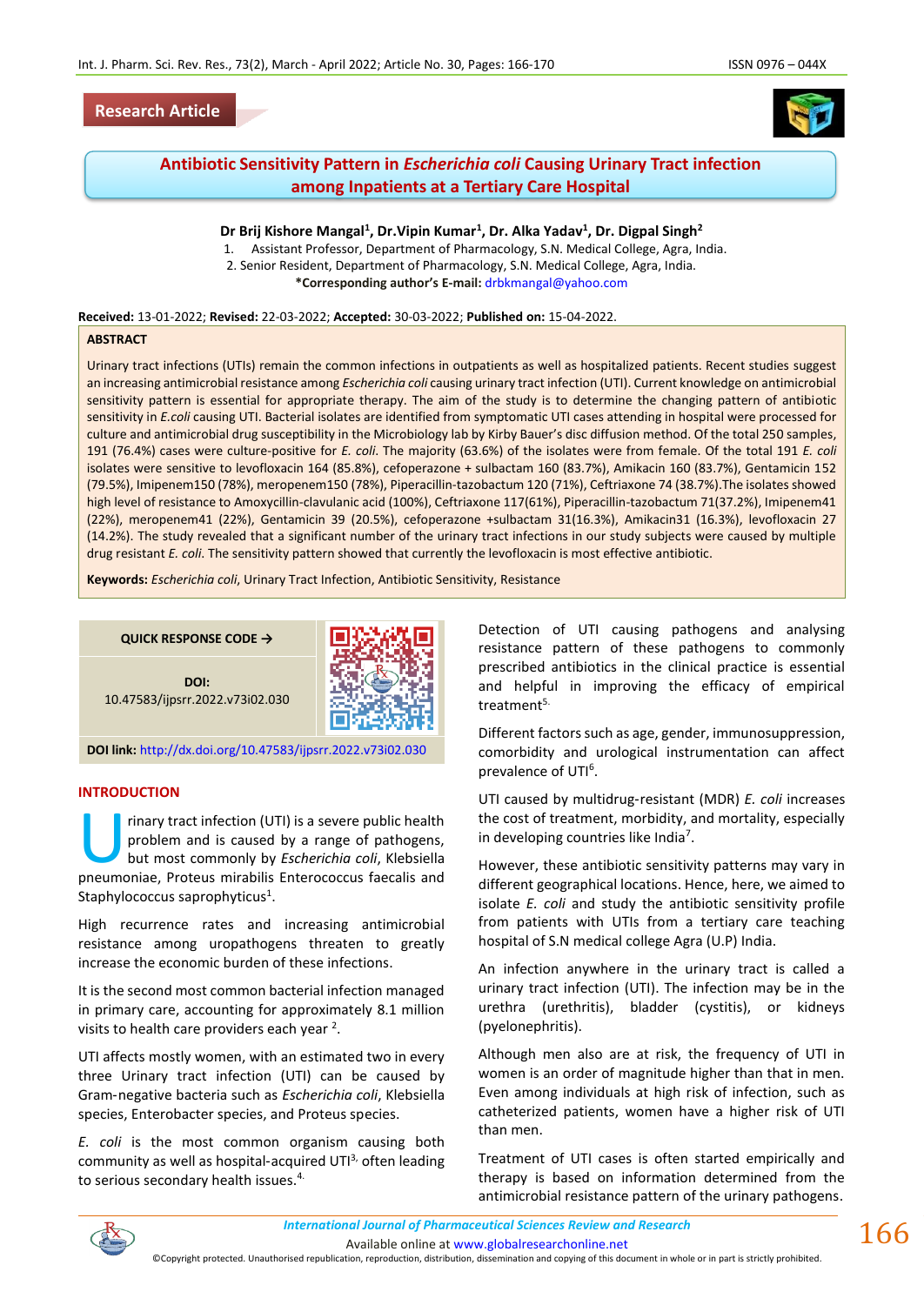Increasing multidrug resistance in bacterial uropathogens is an important and emerging public health problem.

Increasing drug resistance in UTI needs regular monitoring of the antibiotic susceptibility of uropathogens in a particular area.

Various factors such as the type of UTI (complicated or uncomplicated), gender, age, and previous history of antibiotic therapy of each UTI patient should also be considered to find out the correct global data on susceptibility.

The distribution of antimicrobial susceptibility data of UTIcausing microorganisms changes from time to time and from place to place.

The susceptibility data provided by regional microbiology laboratories helps to choose the empirical choice of antimicrobials to treat UTI.

Generally, the antimicrobial treatment is initiated before the laboratory results which may lead to the frequent misuse of antibiotics.

Many times, physicians' resort to prescribing broadspectrum antibiotics over specific antibiotics in the view of resistance of the causative organism to the antibiotic.

Poor patient compliance and incomplete course of antibiotic therapy have resulted in the evolution of resistance to many of these antibiotics.

This study is planned to explore the common pathogens responsible for UTIs and to determine their antibiotic susceptibility pattern.

#### **MATERIALS AND METHODS**

#### **Collection of urine samples**

The study was performed on 250 patients complaining of burning micturition and other associated illness.

Freshly voided, clean-catch midstream urine sample is collected from each patient into sterile screw-capped universal container labelled with information on the patients age, sex, and brief clinical history.

The specimen is transported to the microbiology laboratory of S.N. medical college Agra (U.P) and processed for culture and antimicrobial drug susceptibility as per the routine microbiological techniques for processing within 2 h.

#### **Sample processing**

#### *Culture*

A calibrated sterile Nicrome wire loop for the semiquantitative method is used for the plating. It has a 4.0 mm diameter to deliver 0.01 ml. A loopful of the well mixed urine sample is inoculated on Blood and MacConkey agar plates. The plates are then incubated at 37ºC aerobically for 24 hrs. They are then examined for bacterial growth. A significant bacterial count is taken as any count equal to or in excess of 100,000 CFU /ml. A less than 102CFU/ml is interpreted as negative. Bacterial isolates are identified generally using conventional biochemical tests $8$ .

#### **Microscopya**

The urine samples are mixed and aliquots centrifuged at 5000 rpm for 5 min. The deposits are examined using both x10 and x40 objectives. Samples with >10 white blood cells/mm 3 are regarded as pyuric. A volume of the urine samples are applied to a glass microscope slide, allowed to air dry, stained with gram stain, and examined microscopically.

Bacterial isolates are identified generally using a battery of tests.

#### **Antibiotic susceptibility testing**

The sensitivity of the strains against various antibiotics is determined by using antibiotic sensitivity discs; namely imipenem (IE) 10/750 mcg, cefepime (CPM) 50 µg, piperacillin (PIT) 100/10 µg, amoxiclav (AMC) 10 µg, aztreonam (AT) 50 µg, methicillin (MET) 30 µg, penicillin G (PG) 10 units, ampicillin 10 µg, vancomycin (VA) 30 µg, bacitracin (B) 10 units, gentamicin (GEN) 50 µg, amikacin (AK) 30 µg, chloramphenicol 50 µg, , ciprofloxacin (CIP) 5 µg, ofloxacin (OF) 2 µg, norfloxacin (NX) 10 µg, co trimoxazole (COT) 25 µg, polymyxin B (PB) 50 units.

The antibiotic characteristics of the 26 isolates are analysed by Kirby Bauer disk diffusion method. The assay is conducted in triplicate for each organism to be evaluated.

Mueller Hinton Agar (MHA) by Hi media is used to evaluate each microorganism for antibiotic susceptibility test.

The Kirby–Bauer test (disc-diffusion antibiotic susceptibility test, disc-diffusion antibiotic sensitivity test, KB test), is a test of the antibiotic sensitivity of bacteria. It uses antibiotic discs to test the extent to which bacteria are affected by those antibiotics. In this test, wafers containing antibiotics are placed on an agar plate where bacteria have been placed, and the plate is left to incubate. If an antibiotic stops the bacteria from growing or kills the bacteria, there will be an area around the wafer where the bacteria have not grown enough to be visible. This is called a zone of inhibition.

The disks are allowed to settle before being inverted and placed in an incubator at 37°C. The plates are checked for susceptibility after 24 h and the zones of inhibition are recorded for all the plates.

The microorganisms are evaluated as susceptible, intermediate and resistant or resistant to each antibiotic by using the National Committee for Clinical Laboratory Standard's chart provided with the antibiotic kit by Hi media.<sup>9</sup>

Semi‑quantitative urine culture using a calibrated loop was used to isolate bacterial pathogens on blood and MacConkey agar as per the recommendations of Kass.10



Available online a[t www.globalresearchonline.net](http://www.globalresearchonline.net/) ©Copyright protected. Unauthorised republication, reproduction, distribution, dissemination and copying of this document in whole or in part is strictly prohibited.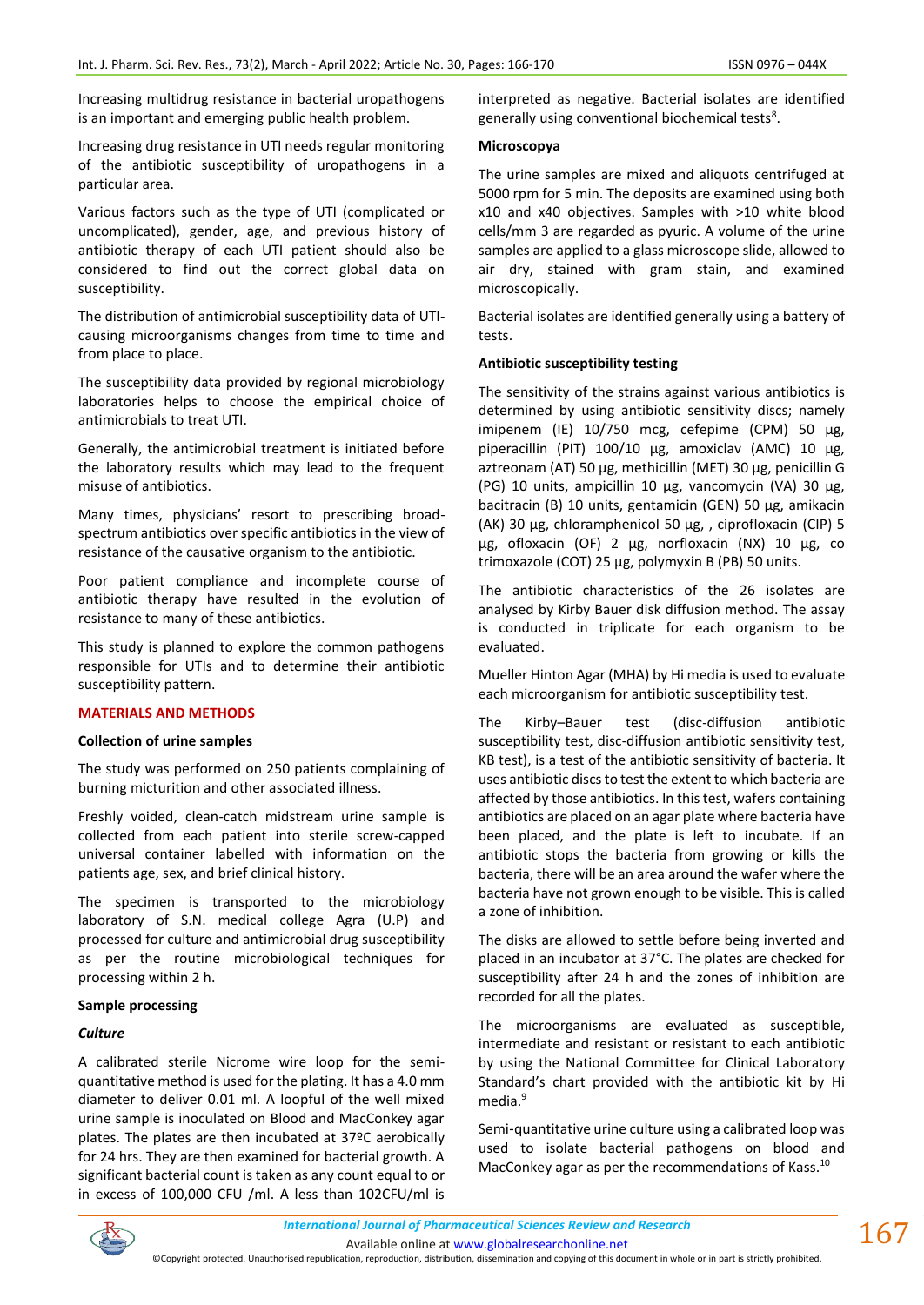The plates were incubated at 37°C for 24 h and further incubated for 48 h in culture (growth) negative cases.

Following this, the isolates were identified by standard biochemical tests, and diagnosis of UTI was made when pathogens were present at a concentration of at least  $10<sup>5</sup>$ colony-forming unit (CFU)/ml of urine. Isolates other than *E. coli* were not considered for this study.

### **Antibiotic sensitivity testing**

Antibiotic sensitivity testing was done on Mueller‑Hinton agar by Kirby-Bauer disc diffusion method $11$  using following antibiotics discs ampicillin (AMP 10 mcg), amikacin (AK 30 mcg), amoxicillin‑clavulanic acid (AMC 30 mcg), aztreonam (AT 30 mcg), ceftriaxone (CTR 30 mcg), cefuroxime (CXM 30 mcg), cefepime (CPM 30 mcg), ciprofloxacin (CIP 5 mcg), chloramphenicol (C 30 mcg), gentamicin (GEN 10 mcg), imipenem (IPM 10 mcg), nitrofurantoin (NIT 300 mcg), norfloxacin (NX 10 mcg), and piperacillin-tazobactam (PIT 100/10 mcg) as per CLSI guidelines.<sup>12</sup>

### **Statistical analysis**

Statistical software package SPSS version 16 was used to analyse the data. Age, gender, organisms causing UTI, and its antibiotic sensitivity and resistance were included as variables in the model.

### **RESULTS**

Among 250 samples tested, 76.4(191) samples showed growth of *E. coli* with colony count of over 105 CFU/ml of urine. Of these 250 patients, 159 patients were female (63.6%) and 91 patients were male (36.4 %) (Table-1).

Of the total 250 samples, 191 (76.4%) cases were culturepositive for *E. coli*. These isolates were tested for antibiotic susceptibility by disk diffusion method.

Of the total 191 *E. coli* isolates were sensitive to levofloxacin 164 (85.8%), cefoperazone +sulbactam 160 (83.7%), Amikacin 160 (83.7%) %). Gentamicin 152 (79.5%). Imipenem150 (78.5%), meropenem150(78.5%), Piperacillin-tazobactum 120(62.8%), Ceftriaxone 74 (38.8%) (Table-2).

**Table 1:** Sex distribution of patients with urinary tract infections

| Gender       | <b>Frequency</b> | Percentage |
|--------------|------------------|------------|
| Males        | 91               | 36.4%      |
| Females      | 159              | 63.6%      |
| <b>TOTAL</b> | 250              | 100%       |

**Table 2:** Antibiotic sensitivity and Resistance pattern of *E. coli* in UTI

| <b>Antibiotic disc</b>                   | E. coli (n=191) |             |
|------------------------------------------|-----------------|-------------|
|                                          | S               | R           |
| Amoxicillin<br>$\div$<br>clavulanic acid | 0               | 191 (100%)  |
| Piperatazo                               | 120 (62.8%)     | 71 (37.2%)  |
| Meropenem                                | 150 (78.5%)     | 41 (21.5%)  |
| Imipenem                                 | 150 (78.5%)     | 41 (21.5%)  |
| Ceftriaxone                              | 74 (38.8%)      | 117 (61.2%) |
| Cefoperazone<br>$+$<br>sulbactum         | 160 (83.7%)     | 31 (16.3%)  |
| Levofloxacin                             | 164 (85.8%)     | 27 (14.2%)  |
| Amikacin                                 | 160 (83.7%)     | 31 (16.3%)  |
| gentamicin                               | 152 (79.5%)     | 39 (20.5%)  |



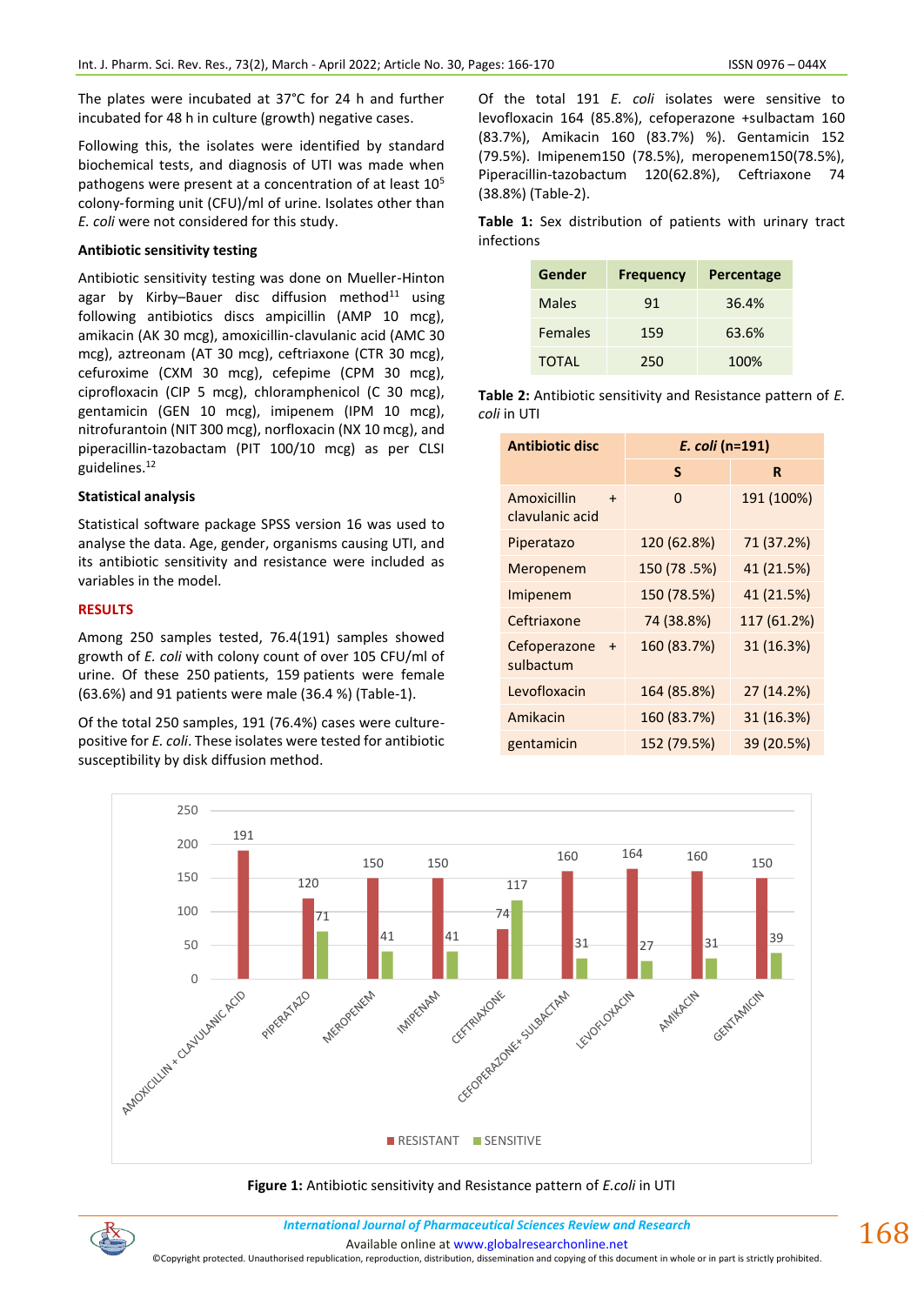The isolates showed high level of resistance to Amoxycillinclavulanic acid (100%), Ceftriaxone 117(61%), Piperacillintazobactum 71(37.2%), Imipenem41 (22%), meropenem41 (22%), Gentamicin 39 (20.5%), cefoperazone +sulbactam 31 (16.3%), Amikacin31 (16.3%), levofloxacin 27(14.2%) (Fig-1).

#### **DISCUSSION**

Our study showed a high prevalence of UTI in females (73.57%) than in males (35.14%) which correlates with other findings which revealed that the frequency of UTI is greater in females as compared to males. It is well established that female are more commonly infected with UTI than male due to anatomical position of urethra, influence of hormone and pregnancy $^{13}$ .

In this present study, *E. coli* was the most predominant species isolated in our study population. UTI caused by the MDR *E. coli* has increased in the current years probably due to irrational use of antibiotic which is available in the local market in this country and these are given without prior culture and antibiotic sensitivity pattern. In addition to that, incomplete dose is another factor.

The distribution of species and their susceptibility to antibiotics vary with time and place $14$ .

Formation of films by bacteria inside the bladder leads to recurrent infections and also increases the possibility of MDR strain causing UTI<sup>15.</sup>

In our study maximum sensitivity was recorded for the drugs levofloxacin (85.8%), followed by cefoperazone +sulbactam (83.7%), Amikacin (83.7%), Gentamicin 152 ((79.5%), Imipenem and meropenem 150 (78.5%), Piperacillin-tazobactum (62.8%), Ceftriaxone (38.8%).

In our study *E. coli* showed high level of resistance to Amoxycillin-clavulanic acid (100%), followed by Ceftriaxone (61%), Piperacillin-tazobactum (37.2%).

Araghya Das et al. (Department of Microbiology, Institute of Medical Sciences, Banaras Hindu University, Varanasi, India study January 2013 to September 2015) in his study observed highest resistance to Ampicillin (76.8%), ceftriaxone (100%), cephalexin (77%) cefepime (100%), Gentamicin (10.71%), Ofloxacin (66,07%), Norfloxacin (69.64%) whereas the organisms were most sensitive to piperacillin-tazobactum (100%), imipenem (100%) and amikacin (100%), gentamycin ( 89.29%) Nitrofurantoin (91.07 %) .

The available data from a similar study from North-East India by Mukherjee et al reported a considerable rate of resistance in uropathogenic *E. coli* to Ceftriaxone (62.5%), other study supports my study result, which will be helpful in future studies.

In conclusion, the antibiotic resistance pattern of *E. coli* UTI pathogens in our study similar to that found in West Bengal, and other parts of India, as well as other parts of the globe. Greater than 50% resistance was observed for penicillin combinations. Hence, these agents should not be used as an empiric treatment for UTI in northern India., levofloxacin appears to be the first choice of drug or a combination of the two drugs (Cefoperazone+sulbactum) followed by aminoglycosides Amikacin and gentamicin could be the most appropriate alternative in treating UTIs.

#### **CONCLUSION**

The antimicrobial resistance patterns of the causes of UTI are highly variable, and continuous surveillance of trends in resistance patterns of uropathogens is necessary. The treatment of UTI by antimicrobial agents needs to be strongly promoted by in vitro susceptibility testing to evade advance spread of antimicrobial resistance in patients and eventual development of MDR

#### **REFERENCES**

1. Humayun T, Iqbal A. The culture and sensitivity pattern of urinary tract infections in females of reproductive age group. Ann Pak Inst Med Sci, 2012;8:19‑22.

2. Flores-Mireles AL, Walker JN, Caparon M, Hultgren SJ. Urinary tract infections: epidemiology, mechanisms of infection and treatment options. Nature reviews microbiology. 2015 May;13(5):269-284.

3. Sobel JD, Kaye D. Urinary tract infections. In: Mandell GL, Bennett JE,Dolin R, editors. Mandell, Douglas and Bennett's Principles and Practice of Infectious Diseases. 7th ed., Vol. 1. Philadelphia, USA: Churchill Livingstone Elsevier Publication; 2010. p. 958‑72.

4. Kalsoom BA, Jafar KH, Begum H, Munir S, ul AKBAR N, Ansari JA, Anees M. Patterns of antibiotic sensitivity of bacterial pathogens among urinary tract infections (UTI) patients in a Pakistani population. African Journal of Microbiology Research 2012;16; 6:414-20.

5. Antibiotic resistance pattern in uropathogens.Gupta V, Yadav A, Joshi RM Indian J Med Microbiol. 2002 Apr-Jun; 20(2):96-8.

6. Al-Jiffri O, El-Sayed Z, Al-Sharif F. Urinary tract infection with *Esherichia coli* and antibacterial activity of some plants extracts. Int J Microbiol Res. 2011;2:1–7.

7. Frequency of urinary tract infection in renal transplant recipients and effect on graft function.Iqbal T, Naqvi R, Akhter SF J Pak Med Assoc. 2010 Oct; 60(10):826-9.

8. Nerukar, A, Solanky P and Naik S.S. Bacteria Pathogensin Urinary Tract Infection, and Antibiotic susceptibility pattern. Journal of pharmaceutical and biomedical science (JPBMS). 2012;21(12):50-56.

9. Ramanath KV, Shafiya SB. Prescription pattern of antibiotic usage for urinary tract infection treated in a rural tertiary care hospital. Indian JPharm Pract 2011; 4:57‑63.

10. Kass EH. Pyelonephritis and bacteriuria. A major problem in preventive medicine. Ann Intern Med 1962;56:46‑53.



Available online a[t www.globalresearchonline.net](http://www.globalresearchonline.net/)